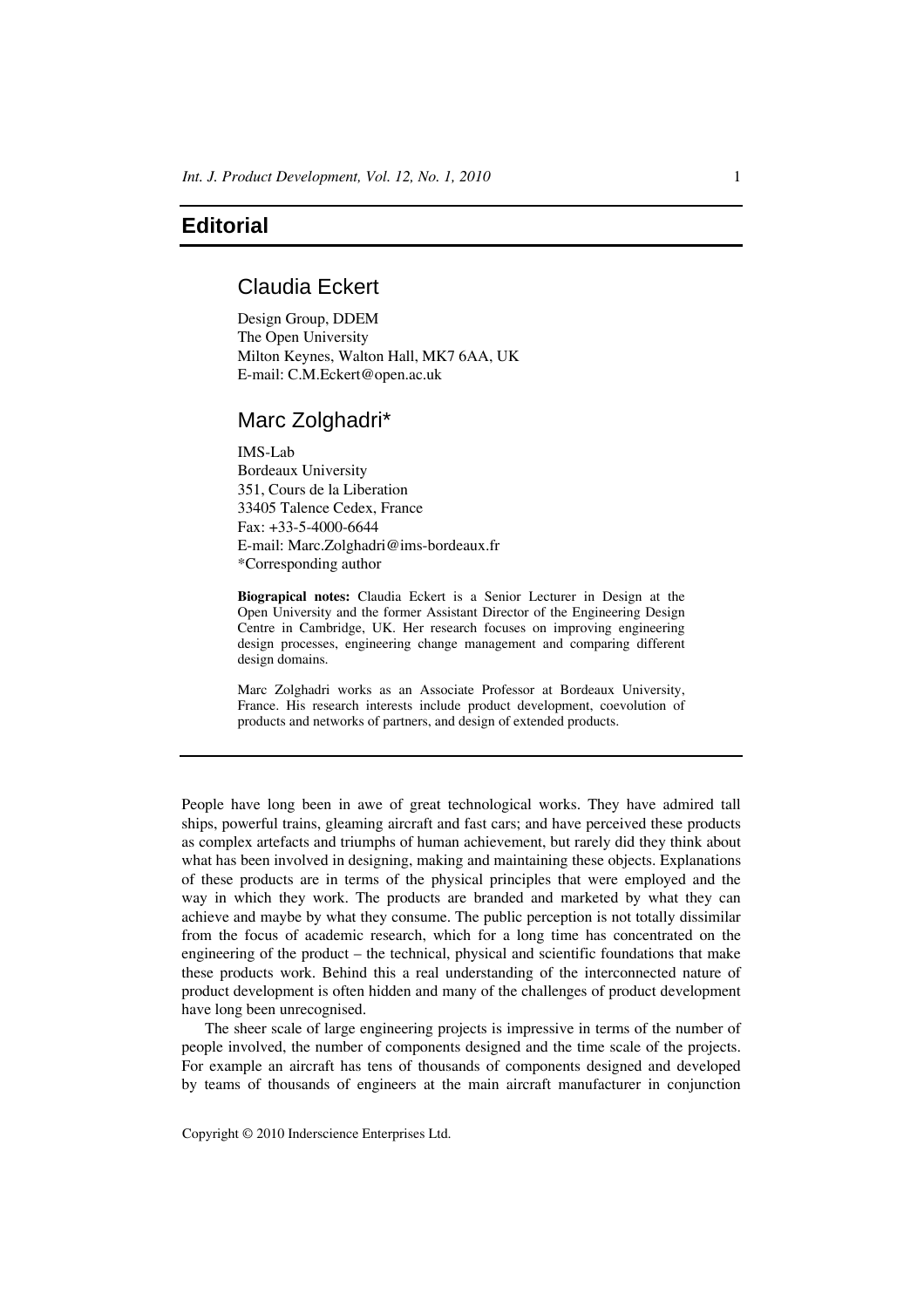## 2 *C. Eckert and M. Zolghadri*

with a large supply chain over a period of about 5 to 10 years. Major components such as the avionics, the undercarriage or the engine are sourced from main first tier suppliers. These major components themselves are highly complex products with hundreds of components designed by large teams of people and long supply chains. For example, designers have commented in discussions that the design effort going into a jet engine is about 15 million person hours.

Figure 1, which is explained in more detail in Earl *et al.* (2005), shows the interrelation between different elements affecting the development of modern products. The technology itself is only one, very important, aspect of product development. A product is defined by its physical characteristics, but also by the elements that it shares with other products, through shared components, in product platforms, or shared elements of supply chains. The products are developed by people, who all bring their own experiences and expertise with them. Only a small faction of people is involved in the actual design of the components, many more are engaged in evaluating the product, preparing it for production, *etc.*, and of course in managing the complex processes that surround the development. The processes themselves are complex and bring together a very large number of tasks and stakeholders. They are heavily constraint by the requirements of the products and the practicalities of making these products in given time scales and budgets. Some of the requirements placed on the design of the product are derived directly from the users while others come from the wider market and the supply chain itself. Research has been directed at understanding how different elements of these complex interacting systems work and could be improved. For example much research is directed at modelling and simulating processes, where the question is addressed how processes can be described and analysed, so that their behaviour can be improved.



**Figure 1** Interplaying factors in engineering design

Only recently some researchers have turned their attention to the relationships that exist between these different aspects of product development. For example looking at how the process by which a product is designed affects its characteristics and vice versa. The papers brought together in this special issue look at some these connections and address their relationships. The paper by Kinkel and Som reports on a survey of German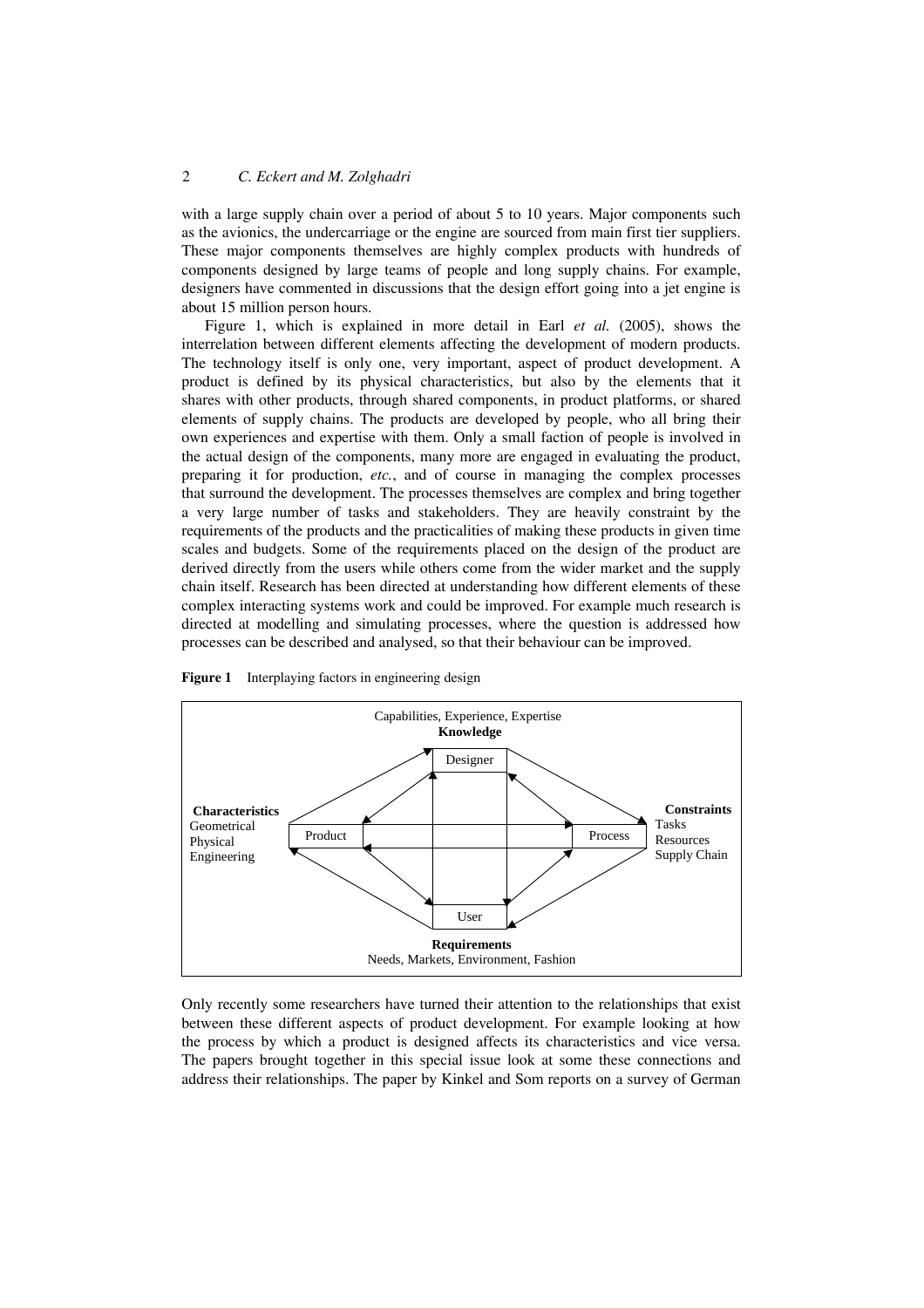### *Editorial* 3

manufacturing industry to identify why German industry has remained so successful in a competitive market, and highlights the enormous importance of R&D, which is often carried out in conjunction with partners at other companies or universities. There is a growing recognition of the importance to look carefully at the influence of all factors on engineering. For example the paper by Marle and Le Cardinal looks at the importance of the selection of people in the development processes and advocates to include people selection into the risk assessment of a development process, thereby combining soft people factors with hard technical issues.

Throughout the development process a myriad of decisions need to be made, which concern this network of different factors. How these decisions are made in detail is still ill understood, as all participants need to juggle so many different considerations. This is very nicely illustrated in the paper by Ferioli *et al.* who look at the selection of ideas at the very beginning of the design process. Through an experiment they show how much early decision making is a combination of the rational application of carefully identified factors and intuition by experienced participants. Often experts can look at a design or a design situation and almost instantly know what to do. Without this ability to bring many factors together in an intuitive manner, people could not handle these complex processes. However, once a product has been designed intuition and tacit understanding are not enough to finish the process and expert use tests, computer simulations and mathematical models to evaluate their designs. The paper by Poncelin *et al.* is an example of design evaluation of product reliability based on a number of different factors.

Often it is not enough to look at a product in isolation, but in the context of other products with which it shares important factors. The people working on a project, often work on other projects at the same time and bring their understanding and also some of the problem across. The product itself often shares components with other products, so that changes to any of the products can propagate to different products. Process steps in production are both potentially hindered and enhanced by being shared with other products. Delays can propagate across products, but sharing process steps can also bring significant savings. The paper by Troussier *et al.* discusses the wider context of the entire supply chain of a product, which comes together to form a single virtual enterprise.

Figure 2 shows the connectedness of these different aspects of product development. Each of the papers picks up on different aspects of it. The product matrix shows the connectivity as a Design Structure Matrix (Browning, 2001) between different components and process steps. The partner matrix shows the project partners and the relationships between them. The products and the partners need to be coordinated and evolve over time. According to the ANSI-EIA632 standard (ANSI/EIA-632, 1998), an end-product process can be accompanied by enabling products, *i.e.*, products that are required for its design or production, but do not form a part of the final product.

Kinkel and Som analyse in their paper 'Internal and external R&D collaboration as drivers of the product innovativeness of the German mechanical engineering industry' the results of the 'European Manufacturing Survey 2006' with 1663 responses from different countries and industry sectors to understand the success of the Germany manufacturing industry, who specialises in complex often customised products. Over a quarter of the companies named innovation, technology and quality as their key differentiators, whereas price played a less significant role. As part of this research the companies highlighted the importance of research and development, both internally and with external partners,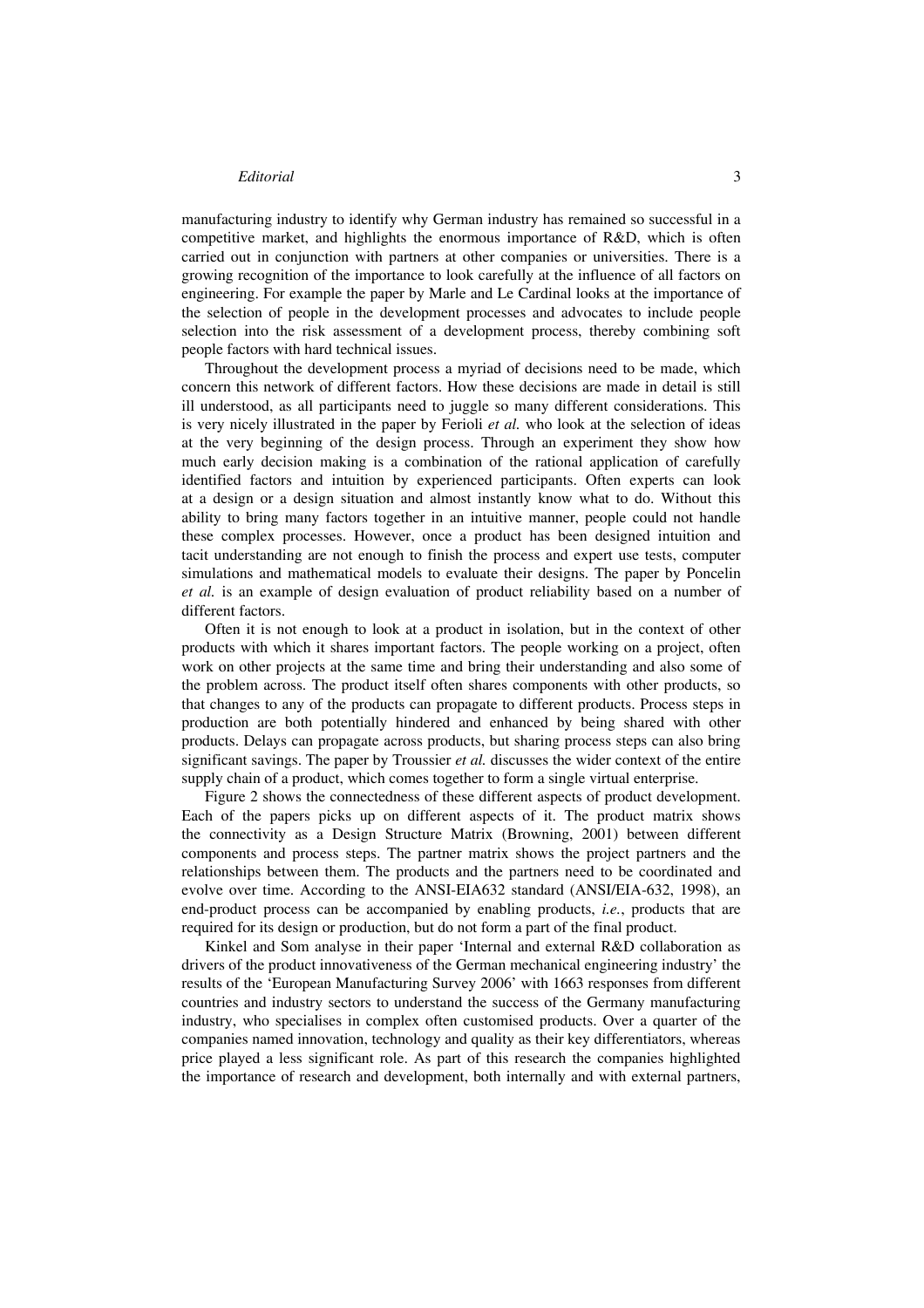## 4 *C. Eckert and M. Zolghadri*

either other companies or universities and consultancies, who provide specific input. This paper demonstrates through a quantitative analysis the importance of developing supply chains throughout all phases of the life cycle process starting from R&D to production as well as the importance of running these processes effectively through approaches like simultaneous (concurrent) engineering.

#### **Figure 2** Interconnections across the product development process (see online version for colours)



Marle and Le Cardinal argue in their paper 'Risk assessment method in project actor choice' that the selection of the people in new product development projects is a source of risk – and opportunity – that is often neglected in conventional views of risk. Usually risk analysis focuses on the execution of tasks during the development of the product or its life cycle, rather then the choices of the resources with which these are carried out. They highlight the importance of finding the right people to carry out tasks and analyse the ways in which problems can propagate across the network of tasks. They distinguish between the responsibilities for tasks and the ability to execute tasks and identify as sources of problem propagation inabilities in assigning technical and managerial roles, in supporting and endorsing the assigned roles, in managing assigned work packages and in being part of complex networks of people.

Troussier *et al.* argue in their paper 'Supplier-oriented and product life cycle management framework to support virtual organisations', that currently supply chains are put together and centred around the OEM, the original equipment manufacturer. Therefore PLM systems are structured according to OEM's needs and wishes. Instate they propose a bottom-up Global Supplier Network (GSN) approach, which enables information management of both the manufacturing equipment and its links with the OEM project. This involves active supply chain management and suitable PLM systems, which manage process and life-cycle data, in a way that fulfils the supplier needs. The